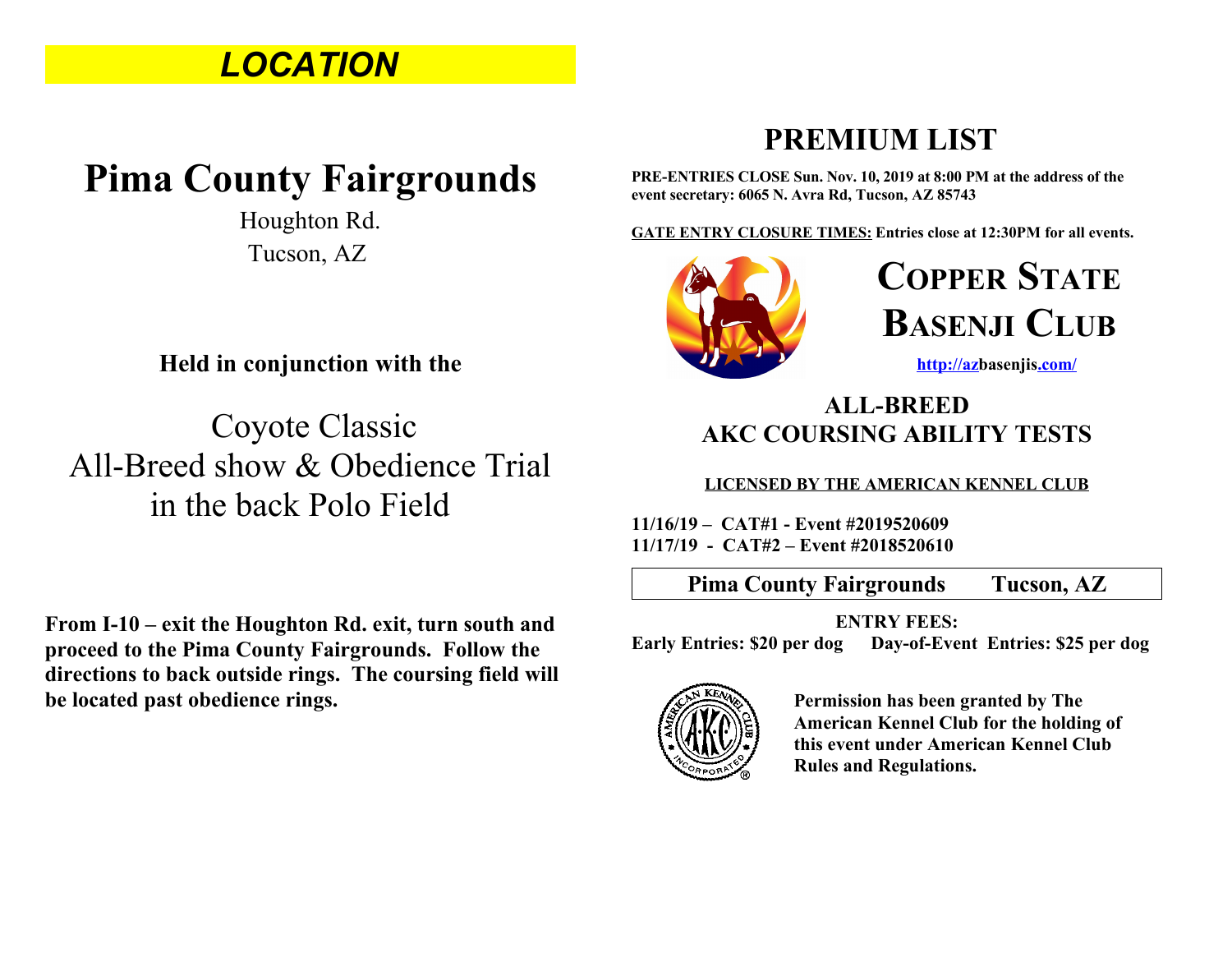### **CSBC OFFICERS:**

Joan Etzenhouser President Susan Howard Secretary Ron Wilson Vice President Tari Parish Treasurer

**BOARD OF DIRECTORS:** 

## **FOR THE EVENTS**

### **FIELD COMMITTEE:**

| Field Chairman                                                | Tari Parish<br>5855 N. Avra Rd. Tucson, AZ 85743           |  |  |  |  |
|---------------------------------------------------------------|------------------------------------------------------------|--|--|--|--|
| Event Secretary                                               | Theresa Tuttle<br>6065 N. Avra Rd. Tucson, AZ 85743        |  |  |  |  |
|                                                               | 520-982-3709 (cell)<br>sundancerlabs@aol.com (email)       |  |  |  |  |
|                                                               | Make checks payable to: CSBC                               |  |  |  |  |
|                                                               | Due to a cyber-attack, the club website is being rebuilt   |  |  |  |  |
|                                                               | To pay by PayPal, make a direct payment (friends & family) |  |  |  |  |
|                                                               | to the club using arizonabasenjis@azbasenjis.org           |  |  |  |  |
| (label the payment $w/$ sender's name $\&$ number of entries) |                                                            |  |  |  |  |
| Huntmasters                                                   | Nancy Ryson                                                |  |  |  |  |
| Lure Operators                                                | Tari Parish, Ryan Cambio, Alyx Tuttle, Jared Reisinger     |  |  |  |  |
| Inspection                                                    | Theresa Tuttle, Susan Howard                               |  |  |  |  |
|                                                               |                                                            |  |  |  |  |

### **AKC JUDGES** (subject to change)

| Jennie Behles       | PO Box 7070 Albuquerque, NM 87194          |  |  |  |
|---------------------|--------------------------------------------|--|--|--|
| <b>Tracey Davis</b> | 10903 W. Cambridge Ave. Avondale, AZ 85392 |  |  |  |
| Tari Parish         | 5855 N. Avra Rd. Tucson, AZ 85743          |  |  |  |

| _ |                                |
|---|--------------------------------|
|   | . en la<br><b>T7101</b><br>10. |

### **TEST HOURS: 12:00 PM until completion of all events**

**ROLL CALL & INSPECTION:12:30pm for each day**. Inspection committee shall inspect each entry for lameness, fitness to compete and females in season. ALL ANIMALS ON TEST GROUNDS ARE EXPECTED TO BE CURRENT ON VACCINATIONS AS REQUIRED BY STATE LAW.

**NOTE**: Runs are expected to begin approximately 1:00pm however, due to the field being adjacent to the area where obedience and rally will take place, to repect their need for attention on their tasks, we will not begin running until those events are completed.

### **COURSING ABILITY REGULATIONS:**

**[http://www.akc.org/pdfs/events/lure\\_coursing/Coursing\\_Ability\\_Regulations.pdf](http://www.akc.org/pdfs/events/lure_coursing/Coursing_Ability_Regulations.pdf)**

**300 Yard Course.** This distance is for dogs 12" or less at the withers and brachycephalic ("flat-faced") breeds. A dog must complete this course in less than 90 seconds.

**600 Yard Course.** This distance is used for all dogs that do not run the 300 yard course. A dog must complete this course in less than 2 minutes.

### **Orange ribbons will be awarded for qualifying runs.**

Coursing Ability Tests are open to all dogs at least 12 months of age that are individually registered with the AKC, recorded in the Foundation Stock Service (FSS) program, individually registered with a foreign or domestic registry organization whose pedigrees are acceptable for AKC registration, dogs granted a Purebred Alternative Listing (PAL) number, dogs with AKC Limited or Conditional Registration, or dogs enrolled in the AKC Canine Partners program. Dogs with breed disqualifications are eligible to enter. Females in season may not enter. A dog may enter only once per event (an event is defined by an event number). **To Pass**, the dog must complete the course **with enthusiasm and without interruption** within a stated maximum amount of time. Maximum time: 300 yards - 1½ minutes; or  $600$  yards  $-2$  minutes.

**Dogs will run singularly.** Battery powered, continuous loop lure machines will be used. The Field Committee reserves the right to alter the course plan as required by weather and/or field conditions on the day of the event. The Field Committee recommends that your dogs be in good physical condition before attempting the course. The Field Committee and the Town of Show Low assume no liability for injury to any person or dog before, during or after these Tests. Please bring your own shade and water. Public restrooms are available across the street from field.

ALL ANIMALS ON TEST GROUNDS ARE EXPECTED TO BE CURRENT ON VACCINATIONS AS REQUIRED BY STATE LAW. A penalty of \$5 will be assessed for each loose dog not competing in the course in progress, and for 5+ minute delays of event.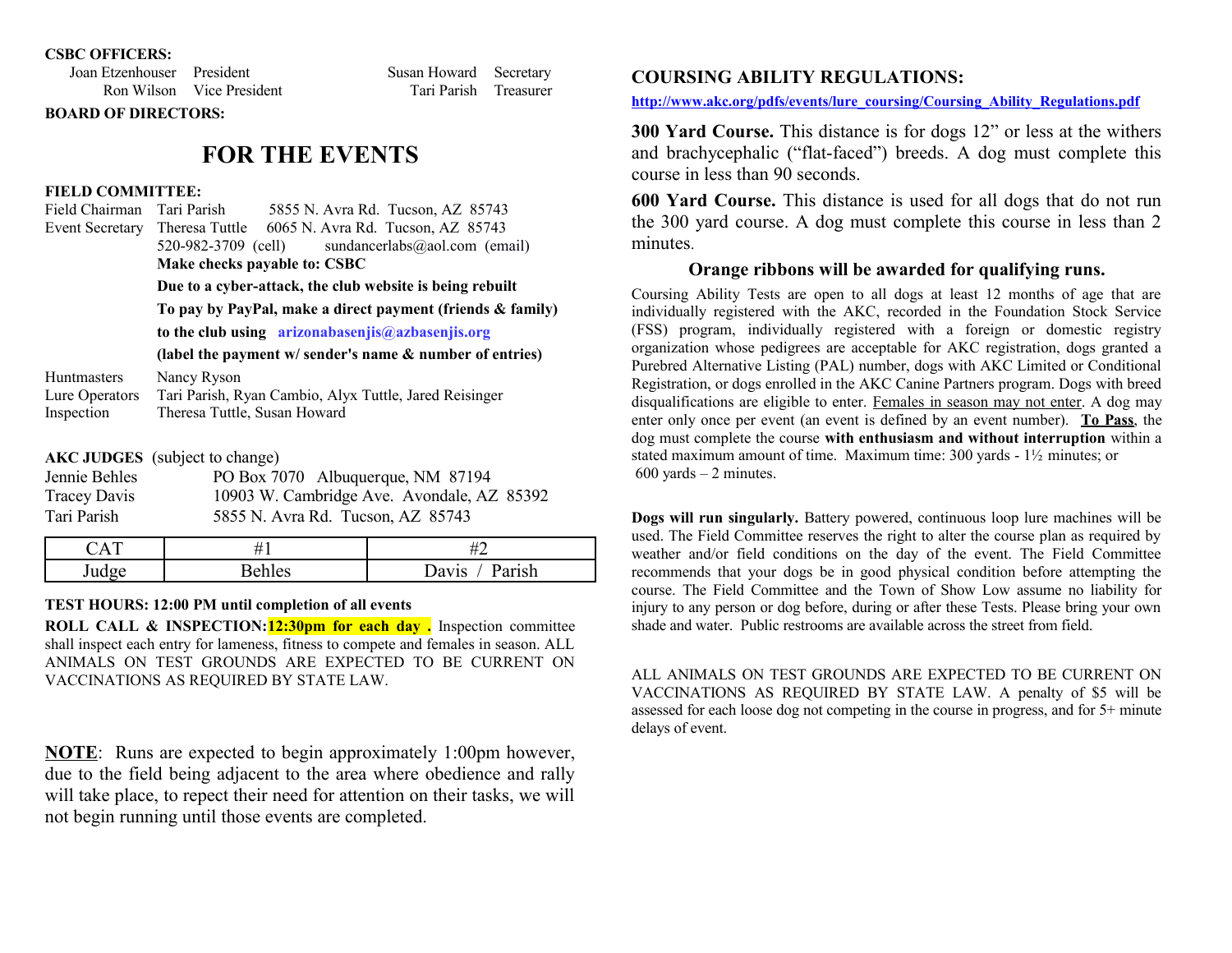For the CAT#1 Event, the course will be run to the right

For the CAT#2 Events, the course will be run to the left

Course plan for the long CAT's is 600 yds.

For the short CAT's the dogs will only run half of the course.



(diagram not to scale)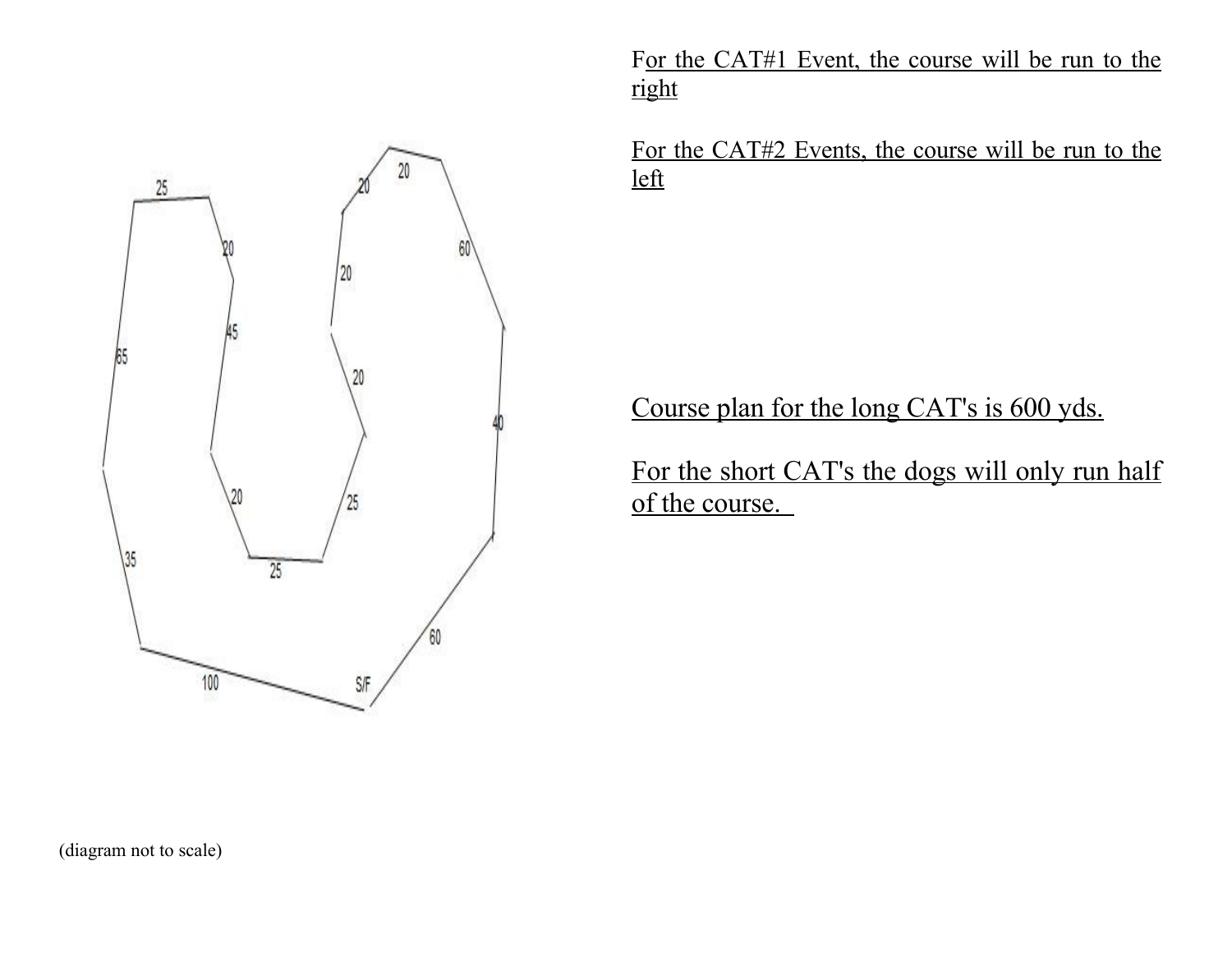# *Nearby motels :*

(refer to information suggested by Coyote Classic show premium)

*Please verify all info before confirming reservation.*

# **EMERGENCY VET INFORMATION**

**refer to Coyote Classic information**

# **FOOD AVAILABLE FOR PURCHASE IN CONJUNCTION WITH THE ALL-BREED SHOW.**

 **Bring your own shade.**

**NO FIRES – NO SMOKING – NO INCENDIARY DEVICES OF ANY SORT**

**THIS IS A SELF-CLEANING EVENT – BAG AND HAUL ALL WASTE.** Public restrooms are located on the property.

*NO SMOKING on the field; inside your vehicle only. ABSOLUTELY NO fires & NO dumping.*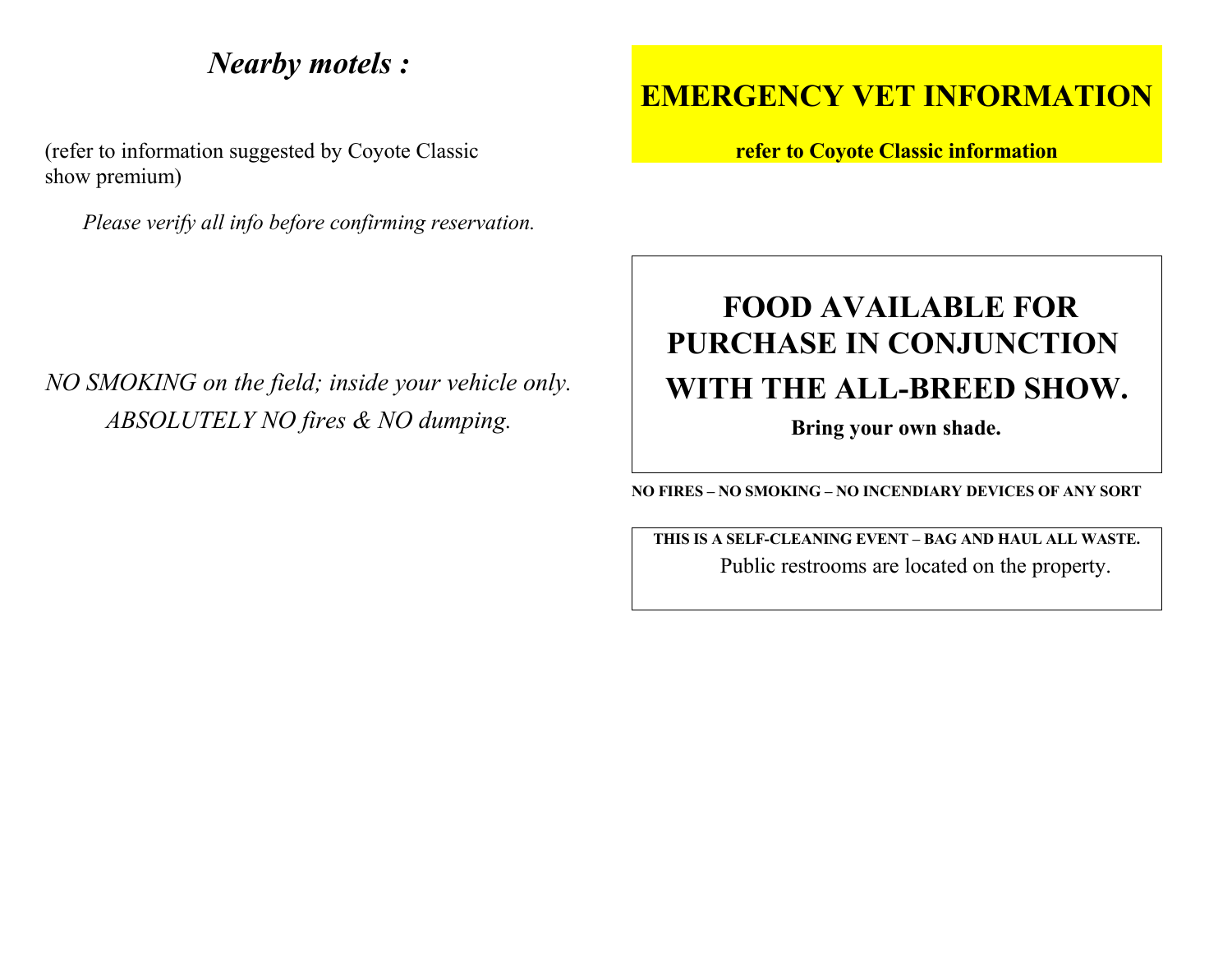### **OFFICIAL AMERICAN KENNEL CLUB LURE COURSING ENTRY FORM**

| <b>Club: Copper State</b><br><b>Basenji Club</b> |                                   | Date:<br>11/16/19<br> 11/17/19                                | Event#<br>Saturday<br>2019520609 CAT#1<br><b>Sunday</b><br>2019520610 CAT#2 |  |                                                    |
|--------------------------------------------------|-----------------------------------|---------------------------------------------------------------|-----------------------------------------------------------------------------|--|----------------------------------------------------|
| Location: Pima Co.<br>Fairgrounds                |                                   | Event type (test or trial) $\boxtimes$ Test $\boxminus$ Trial |                                                                             |  |                                                    |
| Stake:<br>$\Box$ CAT                             | <b>Breed:</b><br>Shoulder Height: |                                                               |                                                                             |  | $\vert$ enclose entry fees in the<br>amount of: \$ |
| <b>Breeder:</b>                                  | <b>Registration #:</b>            |                                                               | lSex:                                                                       |  | Date of Birth:                                     |
| <b>Call Name of Dog:</b>                         | AKC#                              | CP#                                                           | $\Box$                                                                      |  | Foreign # & List Country                           |
| <b>Full Name of Dog:</b>                         |                                   |                                                               |                                                                             |  |                                                    |
| Sire:                                            |                                   |                                                               |                                                                             |  |                                                    |
| Dam:                                             |                                   |                                                               |                                                                             |  |                                                    |
| <b>Actual Owner(S):</b>                          |                                   |                                                               |                                                                             |  |                                                    |
| <b>Owner's Address:</b>                          |                                   |                                                               |                                                                             |  |                                                    |
| City:                                            |                                   |                                                               |                                                                             |  |                                                    |
| Name of Owner's Agent/Handler (if any) at Test:  |                                   |                                                               |                                                                             |  |                                                    |

**Entries.**

#### **AKC Rules, Regulations, Policies and Guidelines are available on the American Kennel Club website: www:akc.org AGREEMENT**

CERTIFY that I am the actual owner of this dog, or that I am the duly authorized agent of the actual owner whose name I have entered above. In consideration of the acceptance of this entry, I (we agree to abide by the rules and regulation of The American Kennel Club in effect at the time of this trial, and by the rules and regulations appearing in the premium list for this trial, and entry for. I (we) certify and represent that the dog entered in not a hazard to persons or other dogs. The entry is submitted for acceptance on the foregoing representation and Agreement. I (we) agree that the club holding this event has the right to refuse this entry for cause which the club shall deem sufficient. In consideration of the acceptance of this entry and the holding of this event and of the opportunity to have the dog judged an to win prize money, ribbons, or trophies, I (we) agree to hold the AKC, the event giving club, their members, directors, governors, officers, agents superintendents or event secretary ant the owner or lessor of the premises and any provider of services that are necessary to hold this event and any employees or volunteers of the aforementioned parties, and any AKC approved judge, judging at this event, harmless from any claim for loss or injury which may me alleged to have been caused directly or indirectly to any person or thing by the act of this dog while in or about the event premises or grounds or near any entrance thereto, and I (we) person all assume all responsibility and liability for any such claim; and I (we) further agree to hold the aforementioned parties harmless from any claim for loss, injury or damage to this dog.

Additionally, I (we) hereby assume the sole responsibility for and agree to indemnify, defend and save the aforementioned parties harmless from any and all loss and expense (including legal fees) by reason of the liability imposed by law upon any of the aforementioned parties for damage because of bodily injuries, including death at any time resulting therefrom, sustained by any person or persons, including myself (ourselves) or on account of damage to property, arising out of or in consequence of my (our) participation in this event, however such, injuries death or property damage may be caused, and whether or not the same may have been cause or may be alleged to have been cause by the negligence of the aforementioned parties or any of their employees, agents, or any other persons. **I (WE) AGREE THAT ANY CAUSE OF ACTION, CONTROVERSY OR CLAIM ARISING OUT OF OR RELATED TO THE ENTRY, EXHIBITION OR ATTENDANCE AT THE EVENT BETWEEN THE AKC AND MYSELF (OURSELVES) OR AS TO THE CONTRUCTION, INTERPRETATION AND EFFECT OF THIS AGREEMENT SHALL BE SETTLED BY ARBITRATION PURSUANT TO THE APPLICABLE RULES OF THE AMERICAN ARBITRATION ASSOCIATION, HOWEVER, PRIOR TO ARBITRATION ALL APPLCABLE AKC BYLAWS, RULES, REGUALTIONS AND PROCEDURES MUST FIRST BE FOLLOWED AS SET FORTH IN THE AKC CHARTER AND BYLAWS, RULES, REGULATIONS, PUBLISHED POLICIES AND GUIDELINES.**

**Signature of owner or his agent duly authorized to make this entry \_\_\_\_\_\_\_\_\_\_\_\_\_\_\_\_\_\_\_\_\_\_\_\_\_\_\_\_\_\_\_\_\_\_\_\_\_\_\_\_\_\_\_\_\_\_\_\_\_\_\_\_\_\_\_\_\_\_\_\_\_\_\_\_\_\_\_\_\_\_\_ Telephone: Email address:**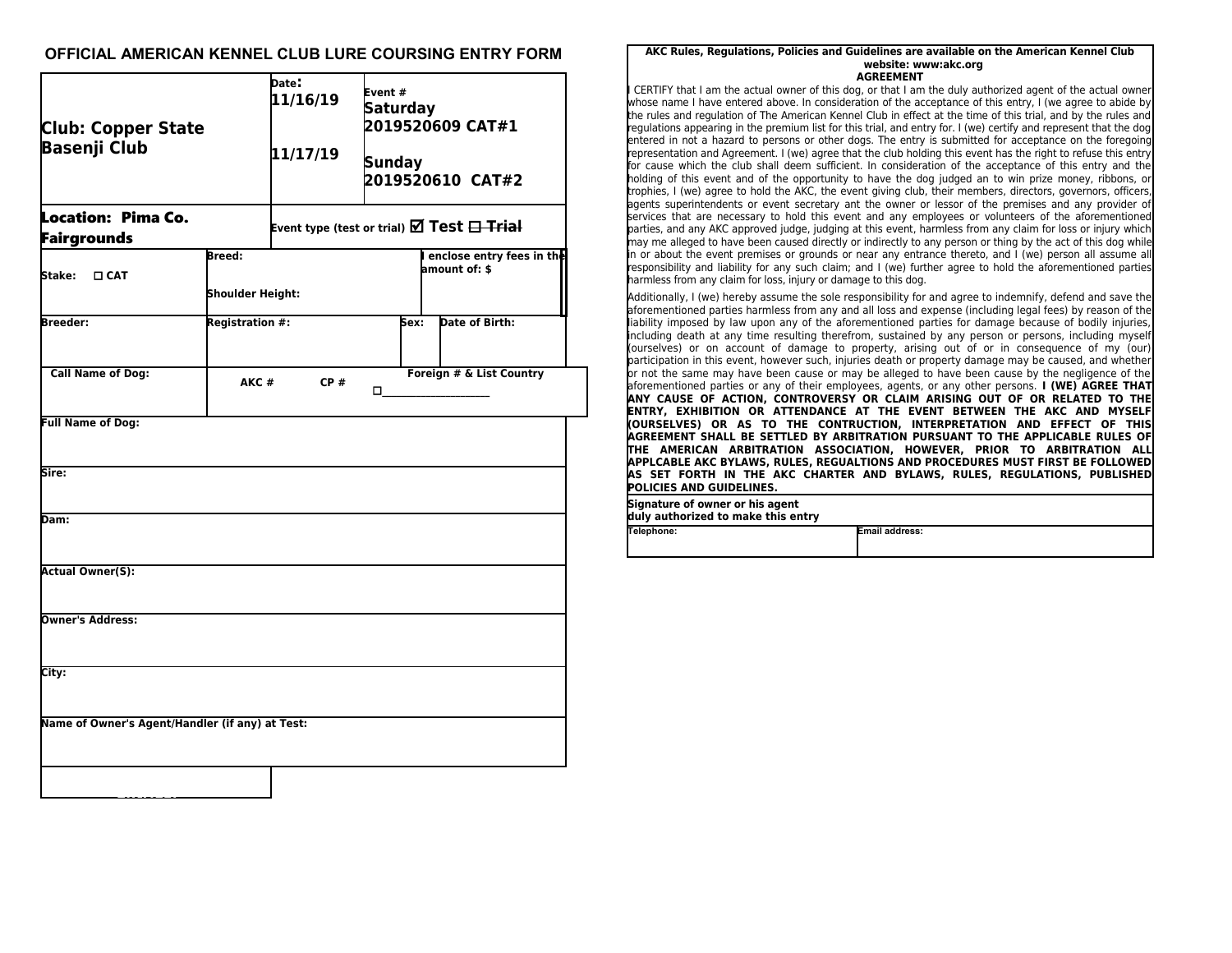### **OFFICIAL AMERICAN KENNEL CLUB LURE COURSING ENTRY FORM**

| <b>Club: Copper State</b><br><b>Basenji Club</b> | Date:<br>11/16/19<br>11/17/19     | Event #<br><b>Saturday</b><br>2019520609 CAT#1<br><b>Sunday</b><br>2019520610 CAT#2 |  |  |  |
|--------------------------------------------------|-----------------------------------|-------------------------------------------------------------------------------------|--|--|--|
| Location: Pima Co.<br>Fairgrounds                |                                   | Event type (test or trial) $\boxtimes$ Test $\boxminus$ Trial                       |  |  |  |
| lStake: □ CAT                                    | <b>Breed:</b><br>Shoulder Height: | enclose entry fees in the<br>amount of: \$                                          |  |  |  |
| <b>Breeder:</b>                                  | <b>Registration #:</b>            | Date of Birth:<br>lSex:                                                             |  |  |  |
| <b>Call Name of Dog:</b>                         | <b>AKC</b><br>CP#<br>#            | Foreign # & List Country<br>PAL/ILP<br>#<br>$\Box$<br>п                             |  |  |  |
| <b>Full Name of Dog:</b>                         |                                   |                                                                                     |  |  |  |
| Sire:                                            |                                   |                                                                                     |  |  |  |
| Dam:                                             |                                   |                                                                                     |  |  |  |
| <b>Actual Owner(S):</b>                          |                                   |                                                                                     |  |  |  |
| <b>Owner's Address:</b>                          |                                   |                                                                                     |  |  |  |
| City:                                            |                                   |                                                                                     |  |  |  |
| Name of Owner's Agent/Handler (if any) at Test:  |                                   |                                                                                     |  |  |  |
|                                                  |                                   |                                                                                     |  |  |  |

**Entries.**

#### **AKC Rules, Regulations, Policies and Guidelines are available on the American Kennel Club website: www:akc.org AGREEMENT**

CERTIFY that I am the actual owner of this dog, or that I am the duly authorized agent of the actual owner whose name I have entered above. In consideration of the acceptance of this entry, I (we agree to abide by the rules and regulation of The American Kennel Club in effect at the time of this trial, and by the rules and regulations appearing in the premium list for this trial, and entry for. I (we) certify and represent that the dog entered in not a hazard to persons or other dogs. The entry is submitted for acceptance on the foregoing representation and Agreement. I (we) agree that the club holding this event has the right to refuse this entry for cause which the club shall deem sufficient. In consideration of the acceptance of this entry and the holding of this event and of the opportunity to have the dog judged an to win prize money, ribbons, or trophies, I (we) agree to hold the AKC, the event giving club, their members, directors, governors, officers, agents superintendents or event secretary ant the owner or lessor of the premises and any provider of services that are necessary to hold this event and any employees or volunteers of the aforementioned parties, and any AKC approved judge, judging at this event, harmless from any claim for loss or injury which may me alleged to have been caused directly or indirectly to any person or thing by the act of this dog while in or about the event premises or grounds or near any entrance thereto, and I (we) person all assume all responsibility and liability for any such claim; and I (we) further agree to hold the aforementioned parties harmless from any claim for loss, injury or damage to this dog.

Additionally, I (we) hereby assume the sole responsibility for and agree to indemnify, defend and save the aforementioned parties harmless from any and all loss and expense (including legal fees) by reason of the liability imposed by law upon any of the aforementioned parties for damage because of bodily injuries, including death at any time resulting therefrom, sustained by any person or persons, including myself (ourselves) or on account of damage to property, arising out of or in consequence of my (our) participation in this event, however such, injuries death or property damage may be caused, and whether or not the same may have been cause or may be alleged to have been cause by the negligence of the aforementioned parties or any of their employees, agents, or any other persons. **I (WE) AGREE THAT ANY CAUSE OF ACTION, CONTROVERSY OR CLAIM ARISING OUT OF OR RELATED TO THE ENTRY, EXHIBITION OR ATTENDANCE AT THE EVENT BETWEEN THE AKC AND MYSELF (OURSELVES) OR AS TO THE CONTRUCTION, INTERPRETATION AND EFFECT OF THIS AGREEMENT SHALL BE SETTLED BY ARBITRATION PURSUANT TO THE APPLICABLE RULES OF THE AMERICAN ARBITRATION ASSOCIATION, HOWEVER, PRIOR TO ARBITRATION ALL APPLCABLE AKC BYLAWS, RULES, REGUALTIONS AND PROCEDURES MUST FIRST BE FOLLOWED AS SET FORTH IN THE AKC CHARTER AND BYLAWS, RULES, REGULATIONS, PUBLISHED POLICIES AND GUIDELINES.**

| Signature of owner or his agent<br>duly authorized to make this entry |                       |  |
|-----------------------------------------------------------------------|-----------------------|--|
| Telephone:                                                            | <b>Email address:</b> |  |